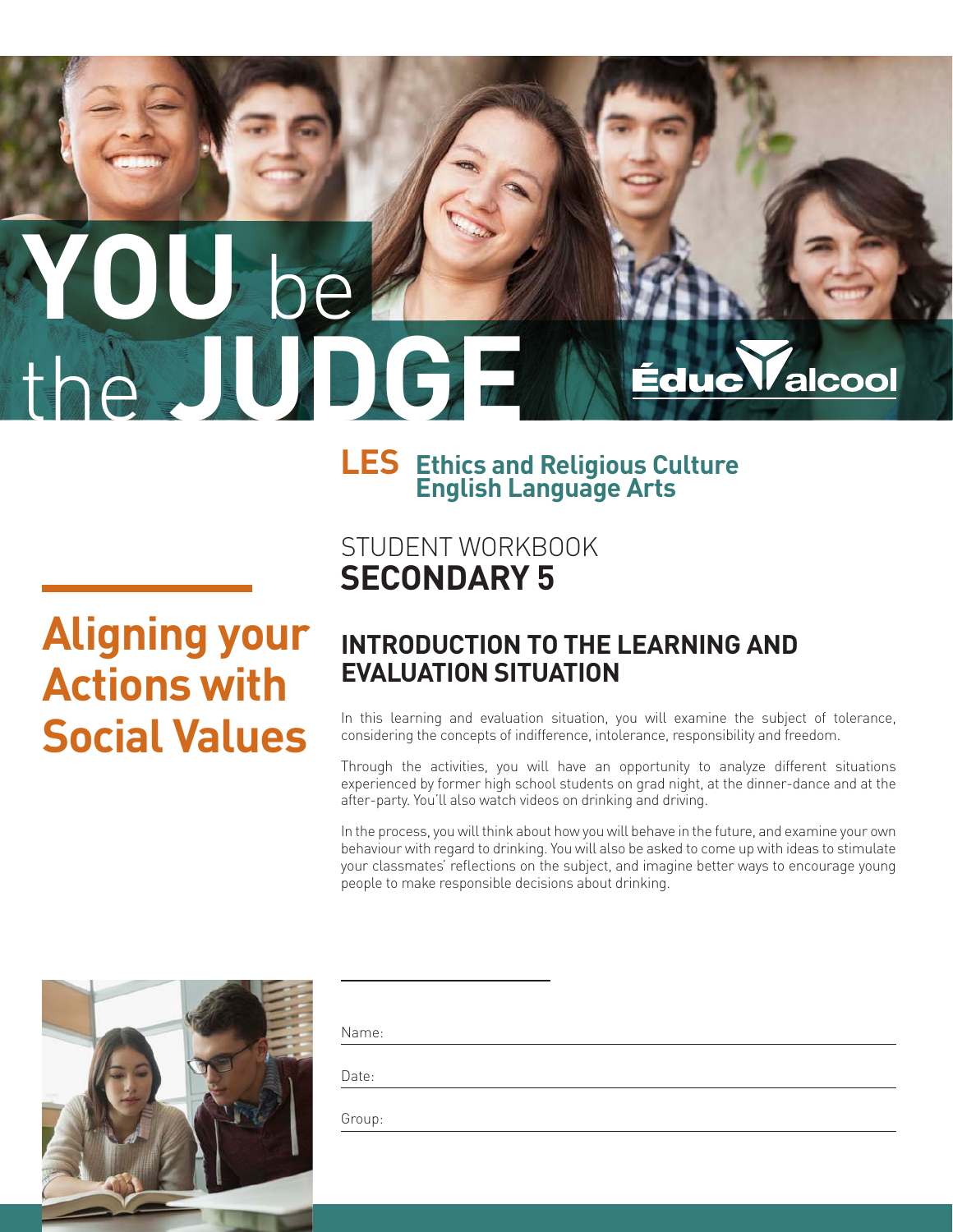

## **GETTING STARTED**

# **Grad night: the dinner-dance and after-party**

Grad night is an increasingly big deal in Quebec. Graduation is, indeed, a milestone event: high school is over and most students are heading to Cegep. For some teens, it's an almost **sacred** stop on the road towards adulthood. Most students see it as an exciting rite of passage, and they await it impatiently.

The grad event is organized by and for students, and is generally very structured, with formal invitations, fancy evening wear, a planned program, etc.

The after-party leaves more to the imagination and is prone to excess. It is much less structured, too, and nobody knows exactly how many people will be there. You may not even know some of them. It can be a healthy and positive experience, but it also poses a number of risks.

| ◆ How do you imagine the dinner-dance?                                             |                                                                                                                                                                                                                               |
|------------------------------------------------------------------------------------|-------------------------------------------------------------------------------------------------------------------------------------------------------------------------------------------------------------------------------|
|                                                                                    |                                                                                                                                                                                                                               |
|                                                                                    |                                                                                                                                                                                                                               |
|                                                                                    |                                                                                                                                                                                                                               |
|                                                                                    |                                                                                                                                                                                                                               |
| Have you already decided what to wear,                                             | <u> 1999 - Johann Harry Harry Harry Harry Harry Harry Harry Harry Harry Harry Harry Harry Harry Harry Harry Harry</u>                                                                                                         |
| who your date will be, what you'll do<br>beforehand and how you'll get there?      | <u> 1989 - Johann Barn, mars et al. (b. 1989)</u>                                                                                                                                                                             |
|                                                                                    |                                                                                                                                                                                                                               |
|                                                                                    |                                                                                                                                                                                                                               |
|                                                                                    |                                                                                                                                                                                                                               |
| Solis grad night very important to you? Explain.                                   |                                                                                                                                                                                                                               |
|                                                                                    |                                                                                                                                                                                                                               |
|                                                                                    |                                                                                                                                                                                                                               |
|                                                                                    |                                                                                                                                                                                                                               |
| Have you been dreaming about this special                                          | <u> 1989 - Johann Stoff, amerikansk politiker (* 1908)</u>                                                                                                                                                                    |
| night for a long time? Explain.                                                    |                                                                                                                                                                                                                               |
|                                                                                    |                                                                                                                                                                                                                               |
|                                                                                    |                                                                                                                                                                                                                               |
|                                                                                    |                                                                                                                                                                                                                               |
| What kind of expectations do you have for the                                      | the control of the control of the control of the control of the control of the control of the control of the control of the control of the control of the control of the control of the control of the control of the control |
| after-party?                                                                       |                                                                                                                                                                                                                               |
|                                                                                    |                                                                                                                                                                                                                               |
|                                                                                    |                                                                                                                                                                                                                               |
|                                                                                    |                                                                                                                                                                                                                               |
| ◆ Do you have any worries about the dinner-dance<br>and after-party in particular? | the control of the control of the control of the control of the control of the control of the control of the control of the control of the control of the control of the control of the control of the control of the control |
|                                                                                    |                                                                                                                                                                                                                               |
|                                                                                    |                                                                                                                                                                                                                               |
|                                                                                    |                                                                                                                                                                                                                               |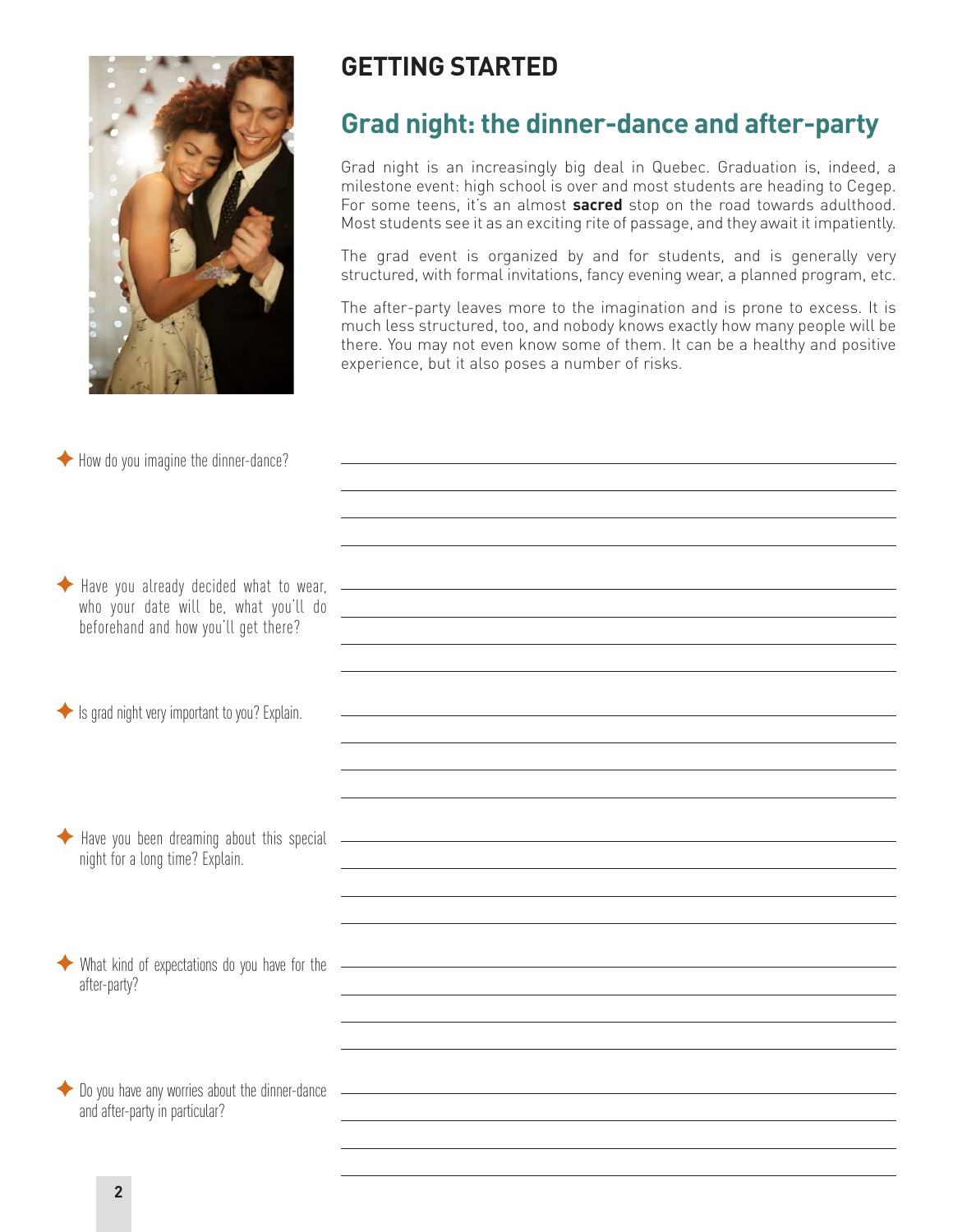# **Activity 1 Tolerance and responsibility with regard to drinking**

# 1.1 Key concepts associated with tolerance and responsibility

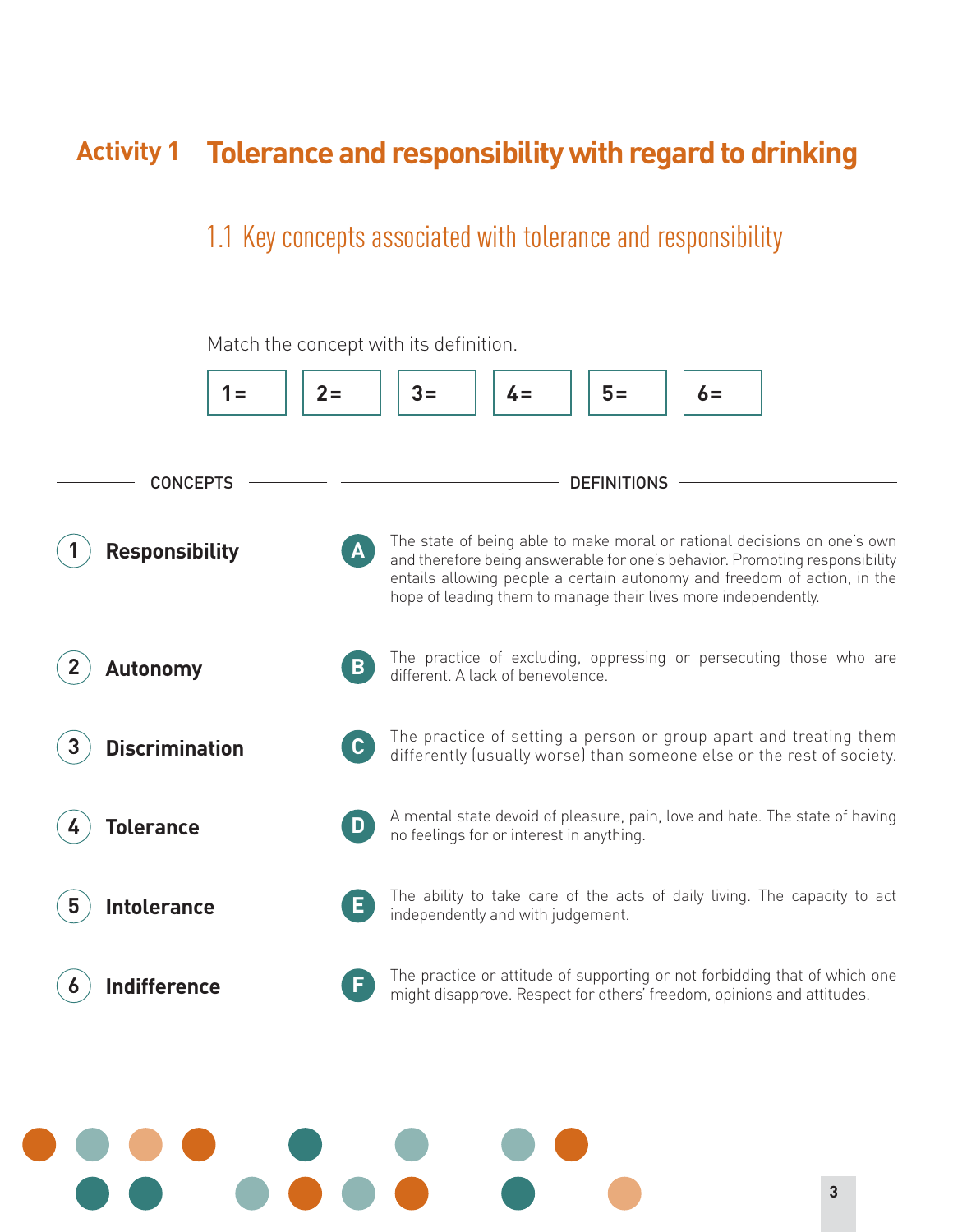# 1.2 The after-party: How people influence each other (PowerPoint or video "Trop chaud pour être *hot*"/"Too hammered to be hot")

| 5 <sup>5</sup><br>looked most like a jerk when drinking. Would you have agreed with<br>the concept of this prize? Do you think it would have been going too<br>far? Explain, using the concept of discrimination.                                    |  |
|------------------------------------------------------------------------------------------------------------------------------------------------------------------------------------------------------------------------------------------------------|--|
| $-Yan:$                                                                                                                                                                                                                                              |  |
| - Anissa:                                                                                                                                                                                                                                            |  |
| - Charles-Antoine:                                                                                                                                                                                                                                   |  |
| - Patrice:                                                                                                                                                                                                                                           |  |
|                                                                                                                                                                                                                                                      |  |
| Would Yan be justified in suing them for defamation and<br>What do you think about the attitude of the people who<br>2 <sup>1</sup><br>$\boldsymbol{6}$<br>encouraged Yan to chug all that beer at the after-party?<br>invasion of privacy? Explain. |  |
| $-$ Yan:                                                                                                                                                                                                                                             |  |
| - Anissa:                                                                                                                                                                                                                                            |  |
| - Charles-Antoine:                                                                                                                                                                                                                                   |  |
| - Patrice:                                                                                                                                                                                                                                           |  |
|                                                                                                                                                                                                                                                      |  |



**3** Do you think Yan's friends should have intervened to stop him from drinking at the party?

| I<br>٩<br>. . |  |
|---------------|--|

What kind of consequences can result from excessive drinking at important events like the ones shown in the video? **<sup>7</sup>**

Do you think it was right for the footage of Yan being drunk at the after-party to be projected at the reunion? Explain, stating whether or not this was acceptable.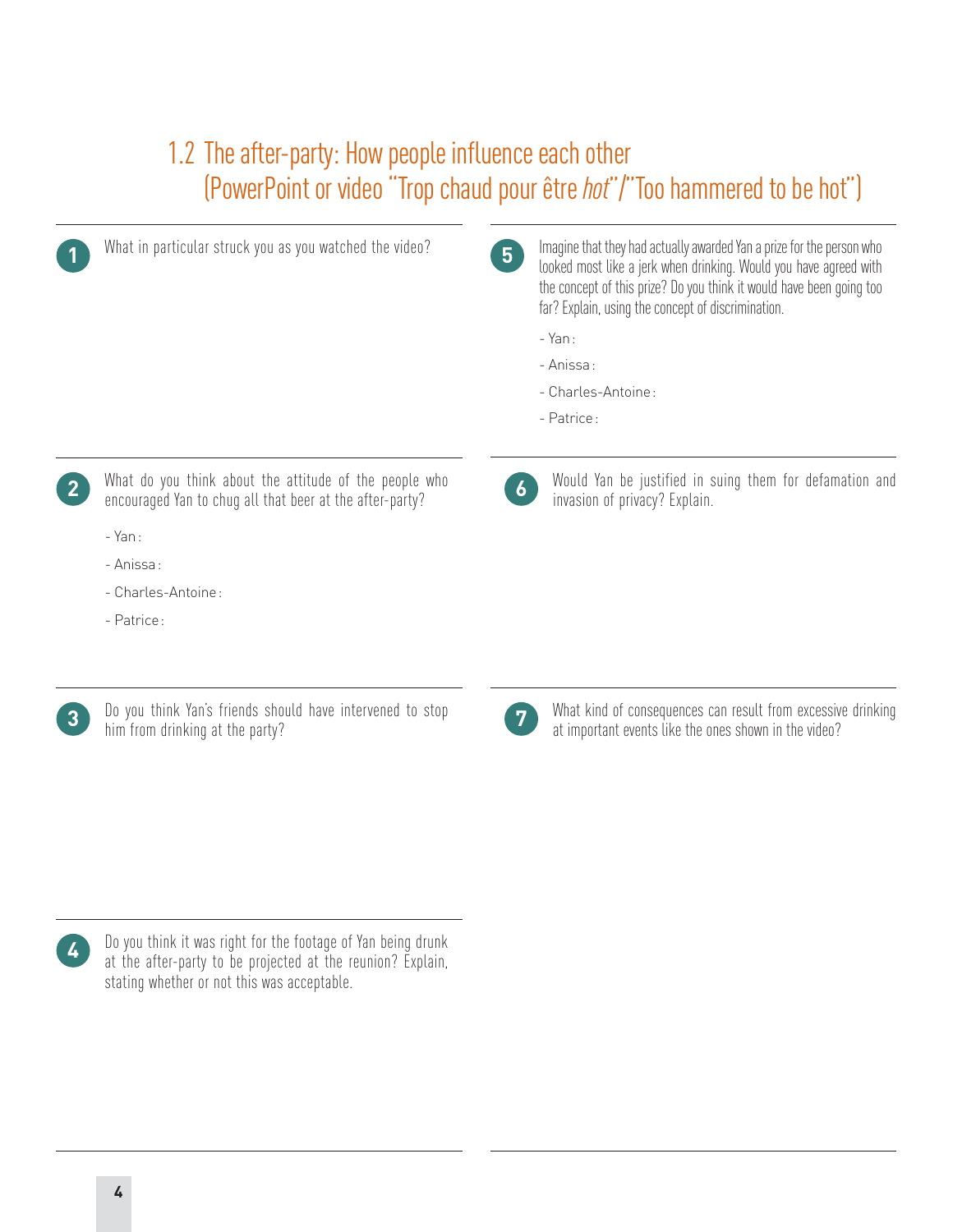# 1.3 Your views and your experiences



Do you think that teens who don't drink or who drink only a little can have fun? Why? **1**



Have you ever witnessed a situation where someone drank way too much, like Yan? Explain **2** Have you ever witnessed a situation where somed<br>what happened. Did it create tension? What kind?

If you were to witness a situation where someone was drinking too much, would you intervene to get the person to slow down, or would you let him or her continue? What might some of the possible consequences of both options be? **3**

**4**

State two things to consider at parties where there could be drinking and explain how they might influence you. For example, there's the legal issue: the zero tolerance law for new drivers might influence you not to drink because you don't want to lose your licence.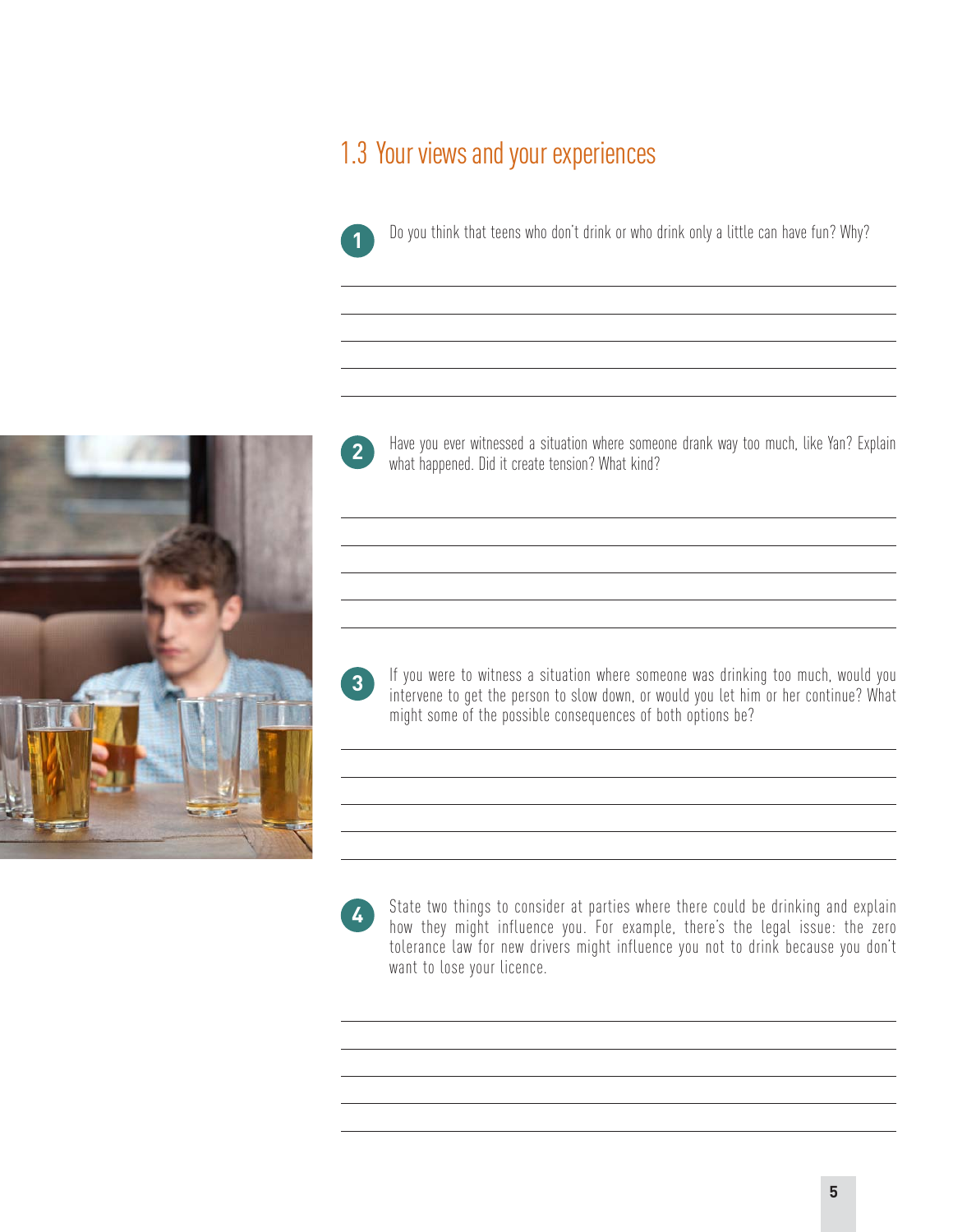

# 1.4 Other ways to make young people aware of the effects of drinking

**Read the article "***Drinking and driving in 12 paintings and one letter***," by Patrick Lagacé (pages 7-9), which tells the story of Marie-Ève, who killed a cyclist named Cédrick after she had been drinking. When you have finished reading, answer the following questions.**

If you were Marie-Ève, would you have agreed to meet with the journalist? Why?

Were you touched by this article? Do you think that publicizing it is a good way to make young people aware about issues **2** Were you toucned by<br>**2** related to drinking?

What impact did the event have on Cédrick's mother and family members? **3**

What kind of prison time do you think Marie-Ève deserved? What do you think of that fact that she was released after three months? Should we show tolerance towards drunk drivers who admit they were wrong? Justify your answer. **<sup>4</sup>**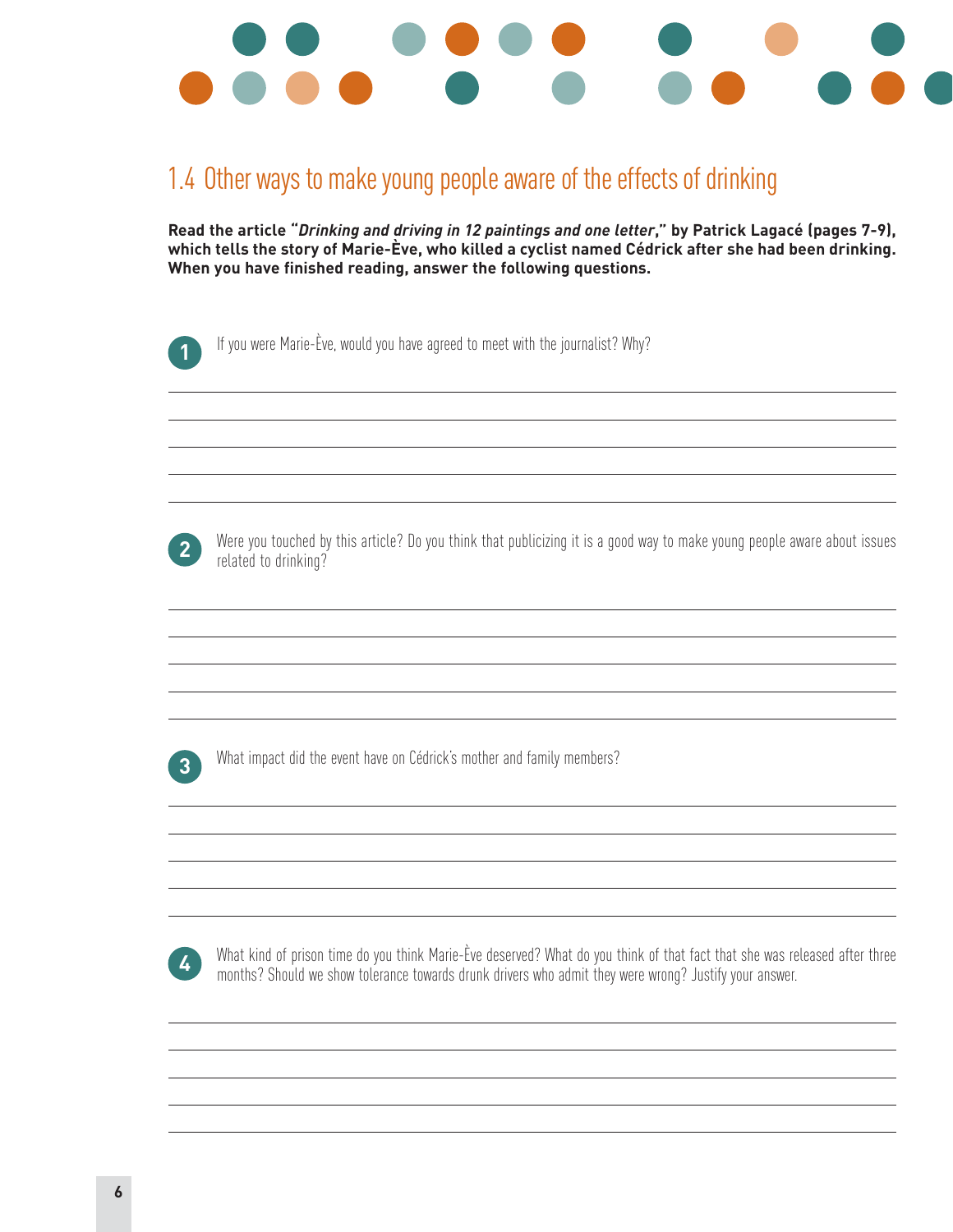# **Drinking and driving in 12 paintings and one letter**

### LA PRESSE, MARCH 7, 2016, ACTUALITÉS SECTION, BY PATRICK LAGACÉ

On August 17, 2009, Marie-Ève Lefebvre-Breton killed a man because she was driving drunk. It happened on Route 116, in Sainte-Madeleine, around 1:30 in the morning. She dozed off behind the wheel and was awakened by the impact of her car hitting a cyclist.

Her victim's name was Cédrick Jones. He was 36 years old, the father of a nineyear-old boy named Anthony. That evening, Cédrick had been at a fundraising event for a new skate park in Beloeil. He was riding his bike home from the party along Route 116.

Marie-Ève's trial took place five years later, in 2014—when they say the court system is backlogged, they're not kidding. The trial lasted two weeks and a jury found her guilty after four days of deliberations.

The judge considered all kinds of factors very carefully and, in keeping with individualized sentencing, given that Marie-Ève had shown sincere remorse and because of the excellent prospects for her rehabilitation, he sentenced her to 18 months in prison.

After serving one sixth of her sentence, she was granted a conditional release from Tanguay.

#### \*\*\*

I met Marie-Ève last week at Cirque du Soleil, where she had returned to the job she had left to serve her time. One of the conditions of her release is a restorative justice project to alert the public to the dangers of drunk driving: the project is a series of 12 paintings depicting all the stages Marie-Ève went through.

It's called *Histoire d'une P.I.* [translation: Story of an I.P. – which stands for incarcerated person] and it's at Galerie Crystal Racine until Wednesday. Proceeds from the sales of the 12 paintings will go to Éduc'alcool, which suggested that I write the story of Marie-Ève.

Over the course of an hour and a half, she explained the meaning of each painting, her tremendous sense of guilt, the Stations of the Cross she went through, which involved spending time every day with members of Cédrick Jones's family, physically experiencing their pain. She also told me about the dizziness that overcame her when, at the preliminary inquiry, one of Cédrick's sisters, seated in front of Marie-Ève and her family, turned around and looked at her for a minute before simply saying: "He was my brother."



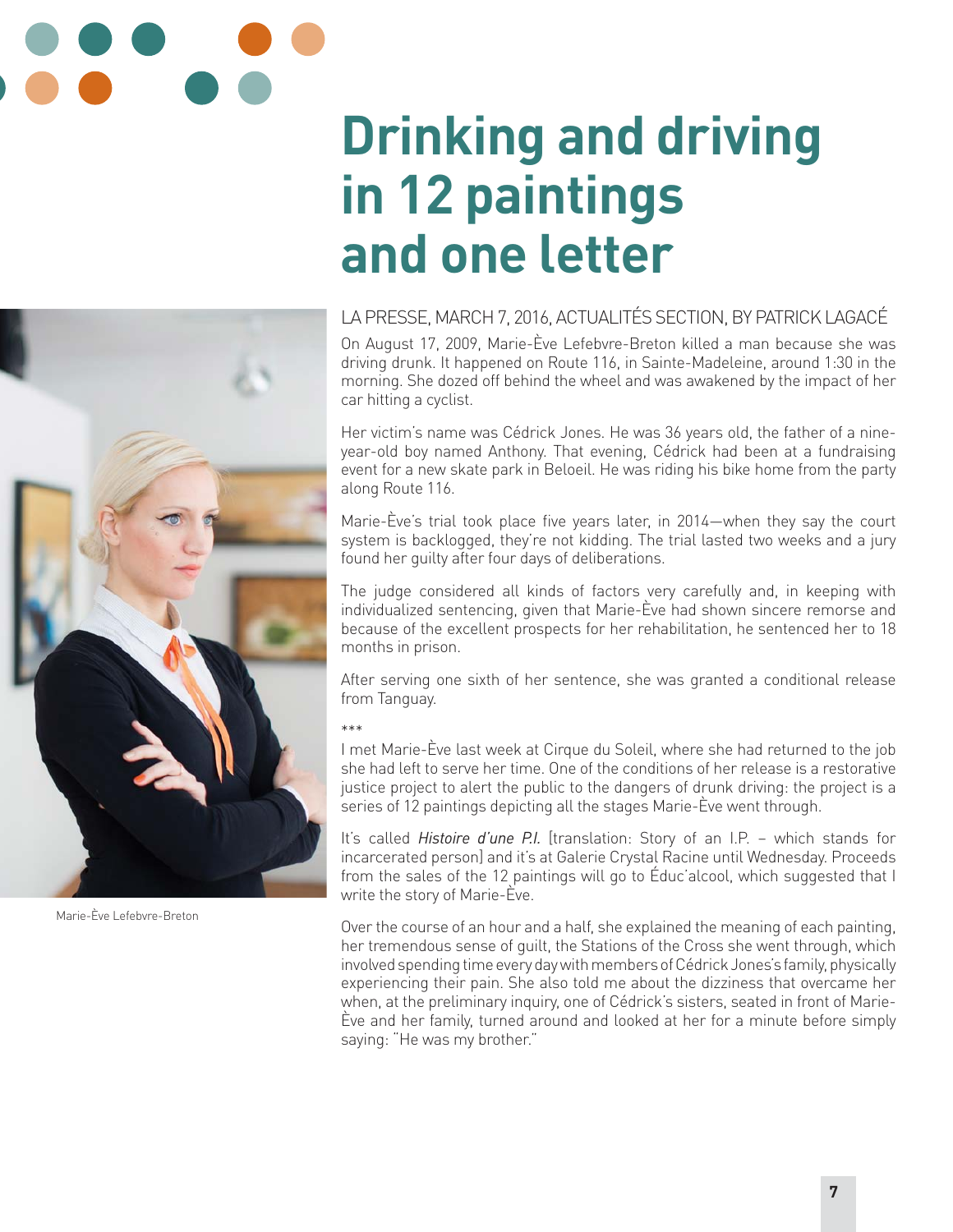In one of the Cirque meeting rooms, Marie-Ève showed me her paintings, projected on a screen: Festive Primate, Chipmunk in the Clink, Sleepy Giraffe…each one representing a stage of her life since August 16, 2009.

But I want to talk about Cédrick Jones.

— Do you think about Cédrick sometimes?

— Every day. At the end of the trial, when the jury began its deliberations, I gave his family a letter.

— Saying what?

— That I had no words to say how sorry I was. Two handwritten pages. I said that if my sister had been killed the same way, I was not sure I could forgive. She's my best friend.

\*\*\*

Lucille Jones, 78, was waiting for my call last Thursday. It was police captain Yanic Parent who put us in contact. It seemed stupid to me to tell a heart-warming story about the rehabilitation of a young woman with a brilliant future, without trying to speak to her victim's loved ones.

"He was such a good boy, my Cédrick," she says. "He was cheerful and helped everyone. In fact, it was a little much sometimes, he was such a sensitive little guy…"

Mrs. Jones tells me that, since Cédrick died, his father Ronald hasn't been doing too well. He often wants to go visit the stone by the side of Route 116 that marks the place where Cédrick was killed. Cédrick's son, Anthony, is also still having a very hard time dealing with the death of his father.

"And you, Mrs. Jones?"

She takes a deep breath on the other end of the line.

"I am a mother, Mr. Lagacé. I know things like this can happen. She's young, it can happen. What gets us is…that she served three months in prison. Did she learn her lesson? We don't know. But I spoke to her mother at the trial. They don't seem like bad people. And when she saw her daughter go off to prison, she felt as much pain as I did.

Mrs. Jones begins to cry.

I mention the letter that Marie-Ève wrote to Cédrick's family, just before the jury began its deliberations. Lucille Jones's voice brightens:

"Yes! She wrote me a beautiful letter. A letter that touched me deeply."

— Do you remember what she said?"

I hear the sound of paper being handled. Mrs. Jones has the letter, close by. She reads me bits from it: "I just wanted to tell you how sad I am, how deeply I regret this tragic event…"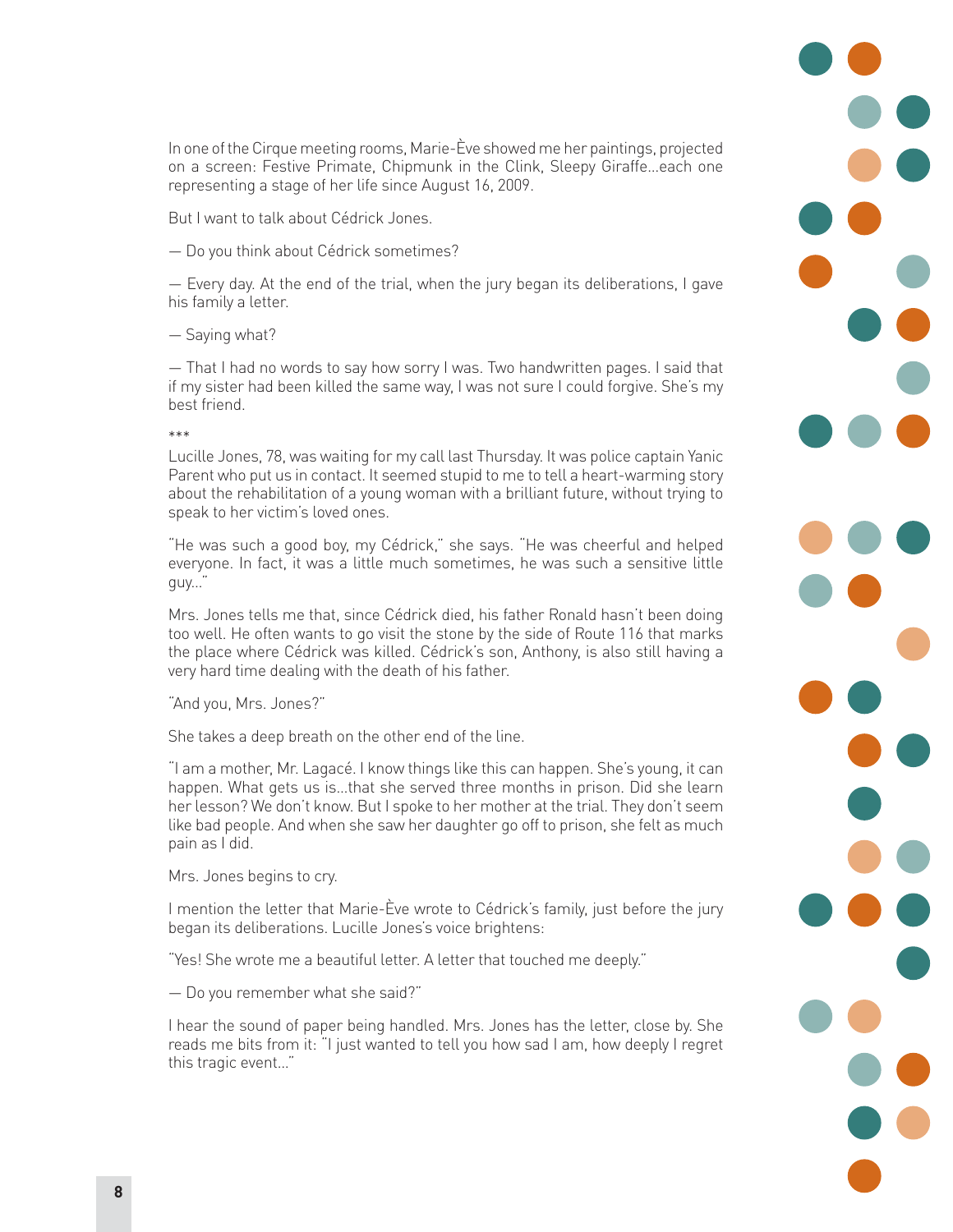There are more paper noises as Mrs. Jones refolds the letter, perhaps replacing it in its envelope.

"I keep this letter close to my heart," she says. "It helps me forgive her. I will keep the letter forever; I'll take it to my grave. It helps to know that the other person feels remorse. This letter changed the way I feel. Before, I was so terribly angry at her."

This is the first thing I wanted to say with this article: that sometimes, saying "I'm sorry," even under the most terrible circumstances, can have a value we cannot imagine.

Lucille Jones understands that.<sup>1</sup>

\*\*\*

I know what you're thinking at this point.

That Marie-Ève Lefebvre-Breton is an irresponsible woman who should not have been driving drunk.

It's true, she was hammered when she got behind the wheel: her blood alcohol level at the time of the impact was between 103 and 143 mg per 100 ml, said the expert witness in court. She is responsible.

But she wasn't planning to drive drunk when she left a friend's house in Mont-Saint-Hilaire in the early evening of that August 17 in 2009. Sure, she had had plenty to drink during the day at the Piknic Électronik in Jean-Drapeau Park: "wine, beer, gin and tonic, shooters," says the judgement.

Which is precisely why she let her friend drive back to Beloeil that evening. And it's why that same friend drove Marie-Ève's car over to her place in Mont-Saint-Hilaire, so they could end the evening in the pool.

When Marie-Ève got behind the wheel a little after 1 am to go home to Saint-Hyacinthe, she felt "OK" to drive; it had been several hours since she'd had anything to drink. The couple that rescued her after the accident testified to that in court: she was speaking clearly, she wasn't reeling, she did not smell of alcohol.

That August night in 2009 on Route 116, "drunk driving" was a young woman from a good family who had good values and a good job with Cirque du Soleil, who sincerely felt able to drive and did not seem drunk to eyewitnesses after the accident.

That night, as on so many other nights, "drunk driving" was not the work of some alcoholic monster who could barely get his key in the ignition. Some otherwise very decent people cause some of the accidents that injure 3,000 Quebecers every year and kill 200. That's the second thing I wanted to say with this article.

 $1$ Mrs. Jones told me that Cédrick's two sisters, Daisy and Terry, do not share her feelings of forgiveness.

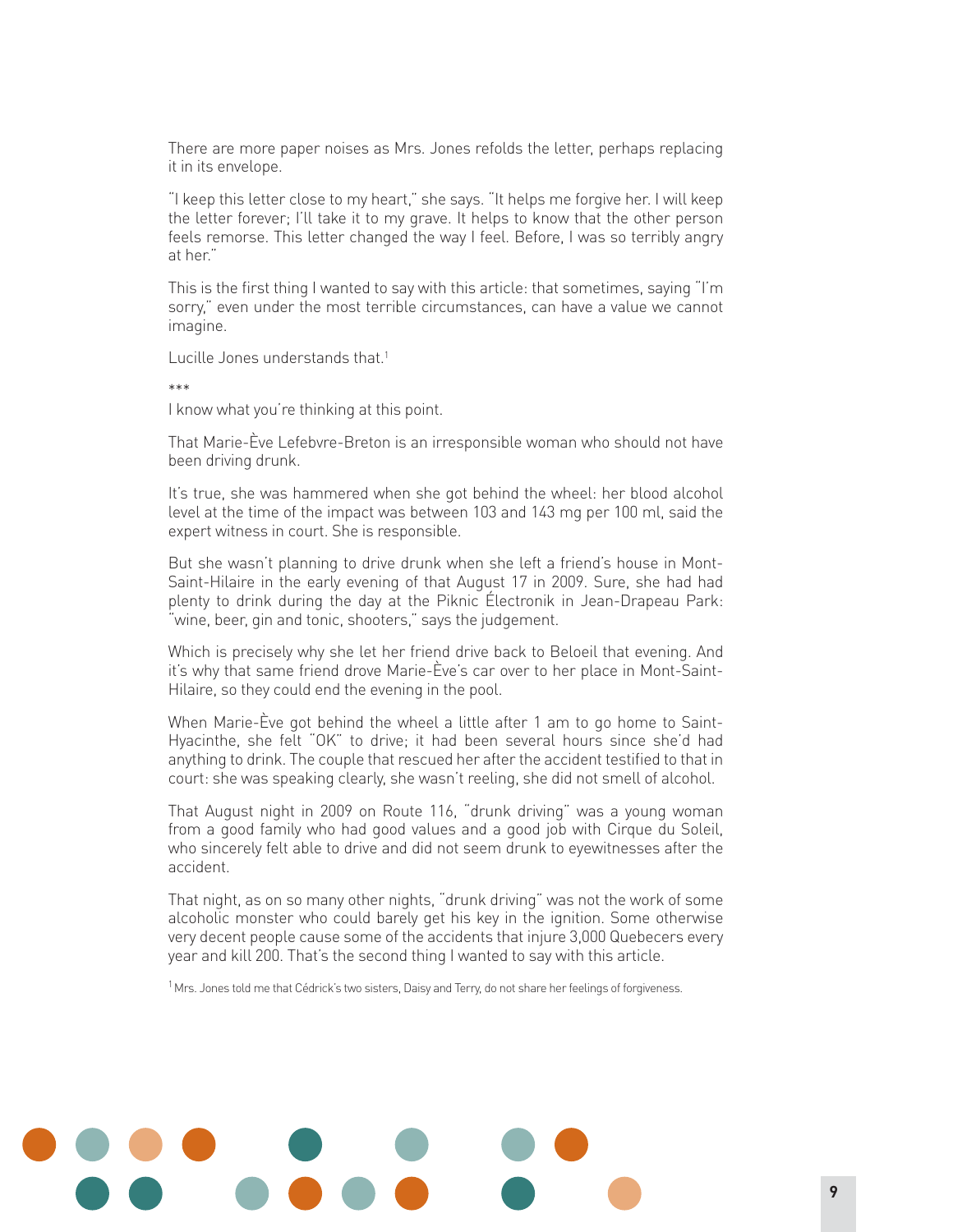# **Creating an awareness campaign Activity 2**

## **Assignment**

Éduc'alcool has an assignment for you: to create **an awareness campaign to promote responsible drinking behaviour among teens**.

Working in groups, do the following:

#### **Step 1:**

- Choose two themes from the Process Summary on the next page (or come up with your own) and decide on a communication concept for each theme.
- Read information on the Éduc'alcool website or other sources to research your chosen theme and develop the messages you want to convey.

#### **Step 2:**

- Create the awareness campaign:
	- Hone your message;
	- Choose at least two different media;
	- Fill in the Process Summary.

#### **Step 3:**

 $\bullet$ 

- Present your campaign to your class.

NAMES OF YOUR TEAM MEMBERS:

 $\bullet$ 

 $\sigma$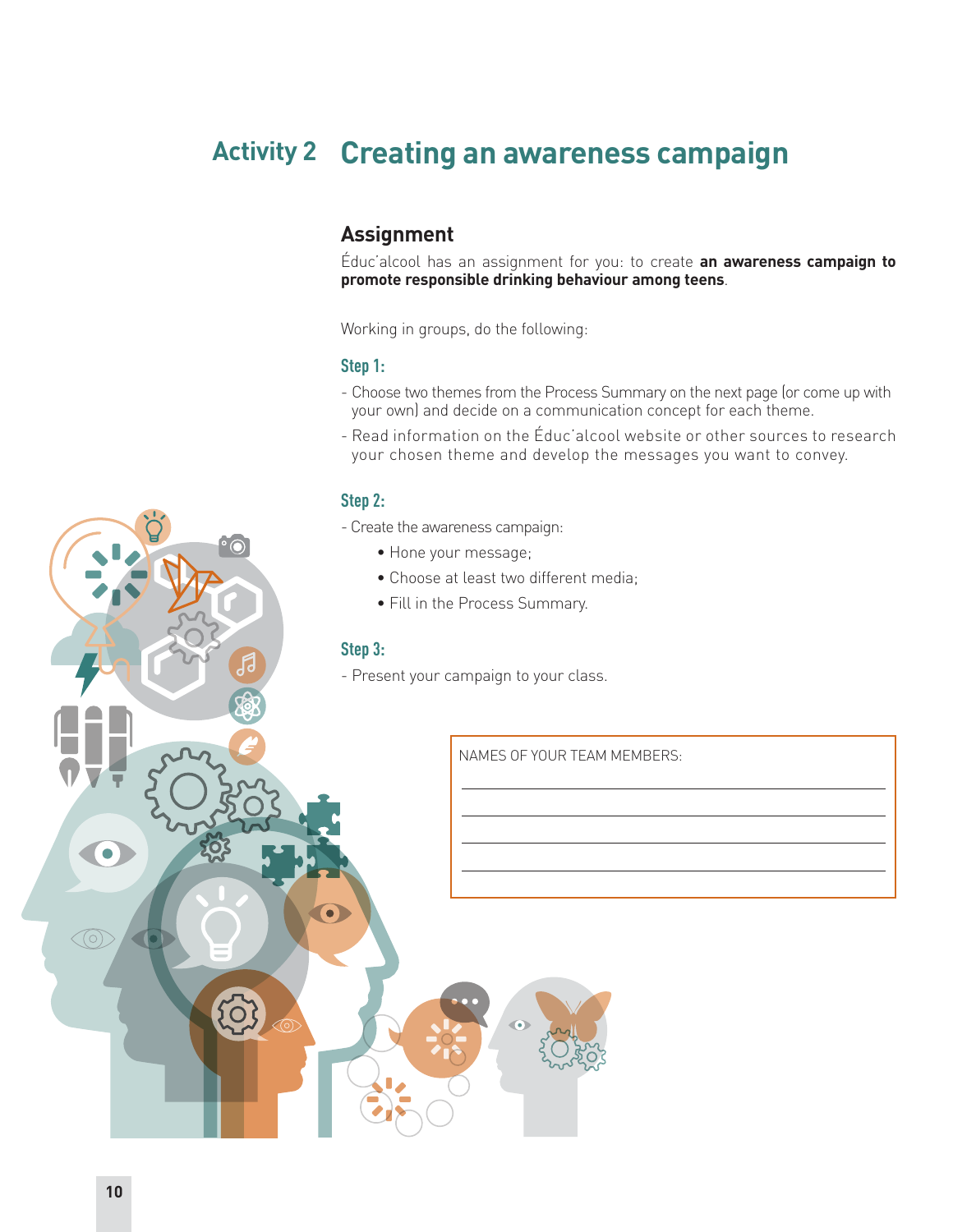# Awareness campaign: Process summary

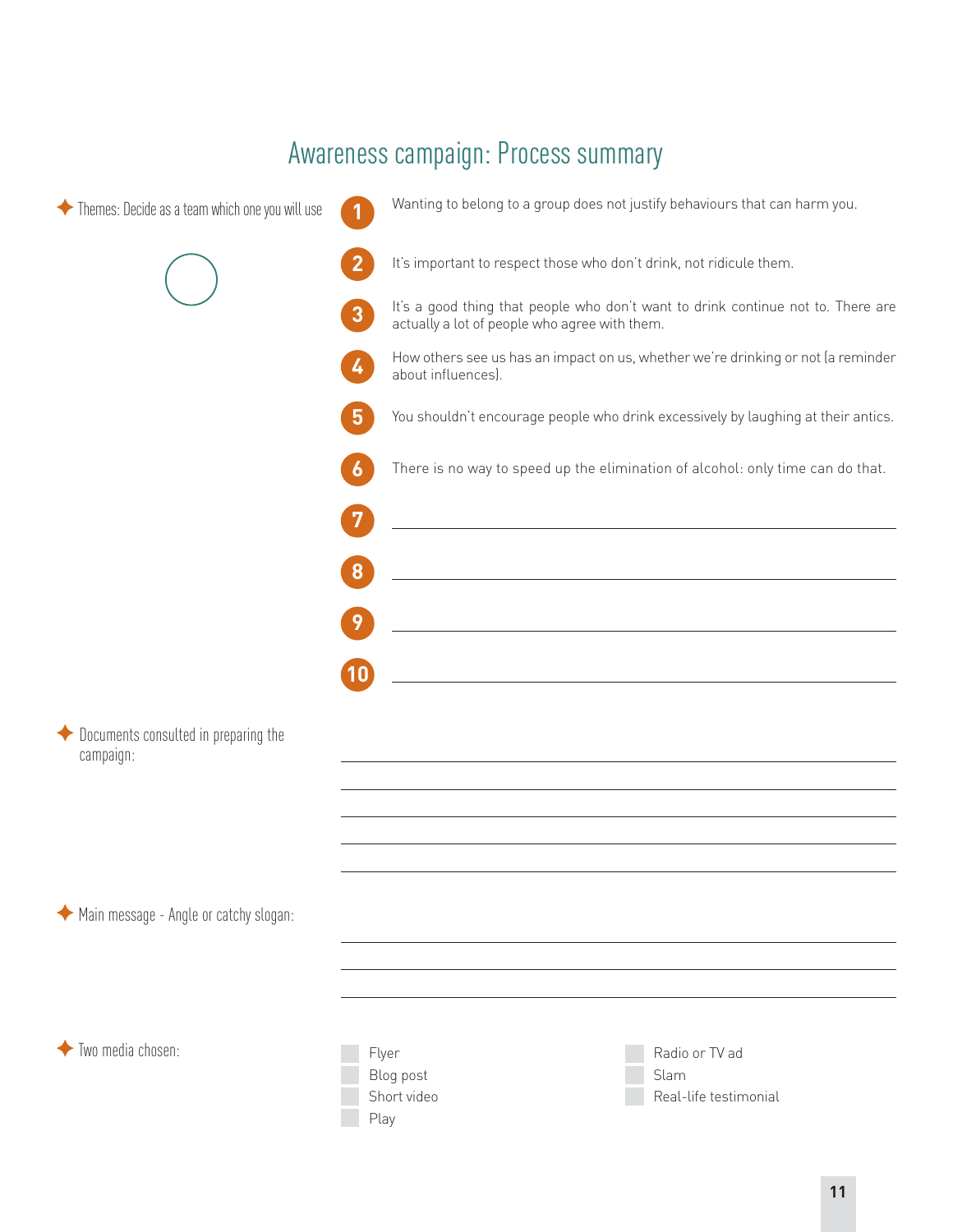

# **EVALUATION CHART – ETHICS**

TO BE COMPLETED BY THE TEACHER

| <b>EVALUATION</b><br><b>CRITERIA</b>                                                                                            | <b>DEMONSTRATIONS</b><br>OF STUDENT'S<br><b>COMPETENCY</b>                                                                                                                                                                                                                                                                   | Exceeds requirements | Clearly meets<br>requirements | requirements<br>Barely meets | certain<br>Does not meet<br>requirements | Does not meet<br>equirements |
|---------------------------------------------------------------------------------------------------------------------------------|------------------------------------------------------------------------------------------------------------------------------------------------------------------------------------------------------------------------------------------------------------------------------------------------------------------------------|----------------------|-------------------------------|------------------------------|------------------------------------------|------------------------------|
| Activity 1:<br>Reflects on ethical questions.<br>Analyzes a situation from an ethical<br>point of view.                         | - Using cases based on the theme of drinking, describes<br>examples of tolerance.                                                                                                                                                                                                                                            |                      |                               |                              |                                          |                              |
| Activity 2:<br>Reflects on ethical questions.<br>Analyzes a situation from an ethical<br>point of view.<br>Engages in dialogue. | - Explains potential tensions or conflicts with regard to<br>values.<br>- Identifies the purpose of the dialogue.<br>- Provides relevant links between what he she knows<br>and the subject at hand.<br>- Distinguishes between primary and secondary points in<br>the opinions expressed.<br>- Summarizes his/her thoughts. |                      |                               |                              |                                          |                              |
| Activity 3:<br>Engages in dialogue.<br>Interacts with others.                                                                   | - Seeks to create conditions conducive to dialogue.<br>- Expresses his/her point of view and pays attention to<br>others' views.<br>- Explains his/her perspective using relevant, coherent<br>arguments.                                                                                                                    |                      |                               |                              |                                          |                              |

ISBN: 978-2-924784-27-3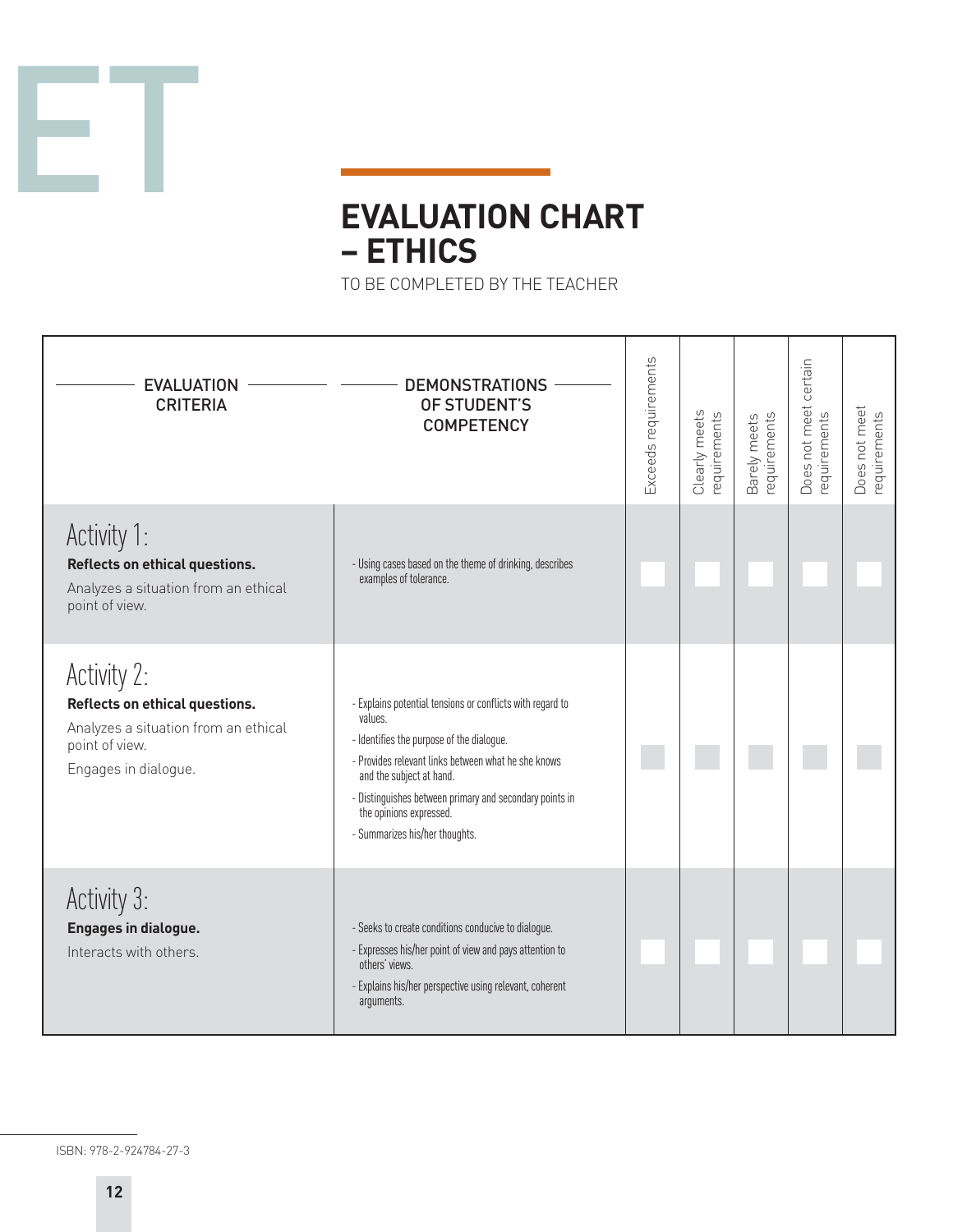EN

# SCORING RUBRIC FOR A PRODUCTION TASK - ENGLISH LANGUAGE ARTS **SCORING RUBRIC FOR A PRODUCTION TASK – ENGLISH LANGUAGE ARTS** TO BE COMPLETED BY THE TEACHER

|                               | <b>LEVEL 5 - ADVANCED</b>                                                                                                                                                                                                                                            | <b>LEVEL4-THOROUGH</b>                                                                                                                                                                                                         | LEVEL 3 - ACCEPTABLE                                                                                                                                                                                               | LEVEL 2 - PARTIAL                                                                                                                                                                        | <b>LEVEL 1 - MINIMAL</b>                                                                                                                                                                        |
|-------------------------------|----------------------------------------------------------------------------------------------------------------------------------------------------------------------------------------------------------------------------------------------------------------------|--------------------------------------------------------------------------------------------------------------------------------------------------------------------------------------------------------------------------------|--------------------------------------------------------------------------------------------------------------------------------------------------------------------------------------------------------------------|------------------------------------------------------------------------------------------------------------------------------------------------------------------------------------------|-------------------------------------------------------------------------------------------------------------------------------------------------------------------------------------------------|
| Profile                       | and exhibits significant control of the<br>extensive understanding of the task,<br>codes and conventions of the genre.<br>its purpose and intended audience<br>The student demonstrates an                                                                           | understanding of the task, its purpose<br>and intended audience and exhibits<br>The student demonstrates a solid<br>strong control of the codes and<br>conventions of the genre.                                               | and exhibits satisfactory control of<br>ts purpose and intended audience<br>general understanding of the task,<br>the codes and conventions of the<br>The student demonstrates a<br>genre.                         | its purpose and intended audience<br>limited understanding of the task,<br>of the codes and conventions of<br>and exhibits a tenuous control<br>The student demonstrates a<br>the genre. | inadequate understanding of the<br>task, its purpose and intended<br>audience and exhibits little or<br>The student demonstrates an<br>no control of the codes and<br>conventions of the genre. |
| <b>Urganization and Ideas</b> | piece that is highly engaging and flows<br>content with critical examination of<br>The student produces a perceptive<br>smoothly, the piece has insightful<br>the topic.                                                                                             | focused and well-structured; the piece<br>has clear content with well-developed<br>The student produces a piece that is<br>deas about the topic.                                                                               | suitable but formulaic; the piece has<br>The student produces a piece that is<br>some relevant and/or general ideas<br>about the topic.                                                                            | restates ideas with little context to orient<br>the audience; the content is vague and<br>The student retells events and/or<br>uupcrised                                                 | The student produces an incom-<br>plete piece with few or no ideas<br>about the topic.                                                                                                          |
| Purpose, Audience and Voice   | discerning views and interpretations<br>contribute to a memorable piece; the<br>addressed; the piece sustains the<br>purpose and audience are skillfull<br>The student's voice is compelling;<br>audience's interest throughout.                                     | support the development of a credible<br>clearly addressed; the piece engages<br>distinctive views and interpretations<br>biece; the purpose and audience are<br>The student's voice is convincing;<br>the audience's interest | purpose and audience are evident;<br>the development of the piece; the<br>The student's voice is identifiable;<br>views and interpretations support<br>the writing holds the audience's<br>interest inconsistently | ourpose and audience are suggested<br>The student's voice is uncertain; the<br>biece holds the audience's attention<br>the task is partially addressed; the<br>sporadically              | task are not addressed; the needs<br>of the audience are not addressed<br>The student's voice is indistinct or<br>vague; the purpose, audience and                                              |
| Codes and Conventions         | elements to craft an authentic and<br>sophisticated manner to enhance<br>uses the techniques and devices<br>credible piece that sustains the<br>audience's interest; the student<br>of the genre in a deliberate and<br>The student critically selects<br>the piece. | engages the audience; the student<br>the genre in a thorough manner to<br>elements to structure a piece that<br>uses techniques and devices of<br>The student thoughtfully uses<br>develop the piece                           | to present a piece that interests<br>rudimentary; the student uses<br>The student's use of elements<br>the audience is evident but<br>the techniques and devices<br>nconsistently                                  | the student inserts undeveloped<br>and/or ineffective techniques or<br>ineffective control of the codes<br>and conventions of the genre;<br>The student demonstrates<br>devices.         | or no awareness of the codes and<br>The student demonstrates little<br>conventions of the genre.                                                                                                |
| Language Conventions          | უ მა<br>95%<br>cu<br>100%<br>ر<br>م                                                                                                                                                                                                                                  | 75%<br>85%<br>$\ddot{ }$                                                                                                                                                                                                       | 60%<br>مه<br>65%<br>70%<br>ఉ                                                                                                                                                                                       | 50%<br>$\sim$<br>55%<br>t <sub>1</sub>                                                                                                                                                   | 35%<br>$\overline{\phantom{0}}$                                                                                                                                                                 |

The guidelines for scoring a student's performance of the production task, with consideration for use of the written language conventions, are as follows: The guidelines for scoring a student's performance of the production task, with consideration for use of the written language conventions, are as follows:

- Consider the student's ability to apply the written language conventions, then determine in which of the five levels the student's performance best fits.  $\bullet$  Consider the student's ability to apply the written language conventions, then determine in which of the five levels the student's performance best fits. If the use of written language conventions is scored at either Level 2 or Level 1, the overall score cannot be higher than Level 3-. If the use of written language conventions is scored at either Level 2 or Level 1, the overall score cannot be higher than Level 3-.
	- This weighting should be applied **after** the piece has been scored. • This weighting should be applied *after* the piece has been scored.